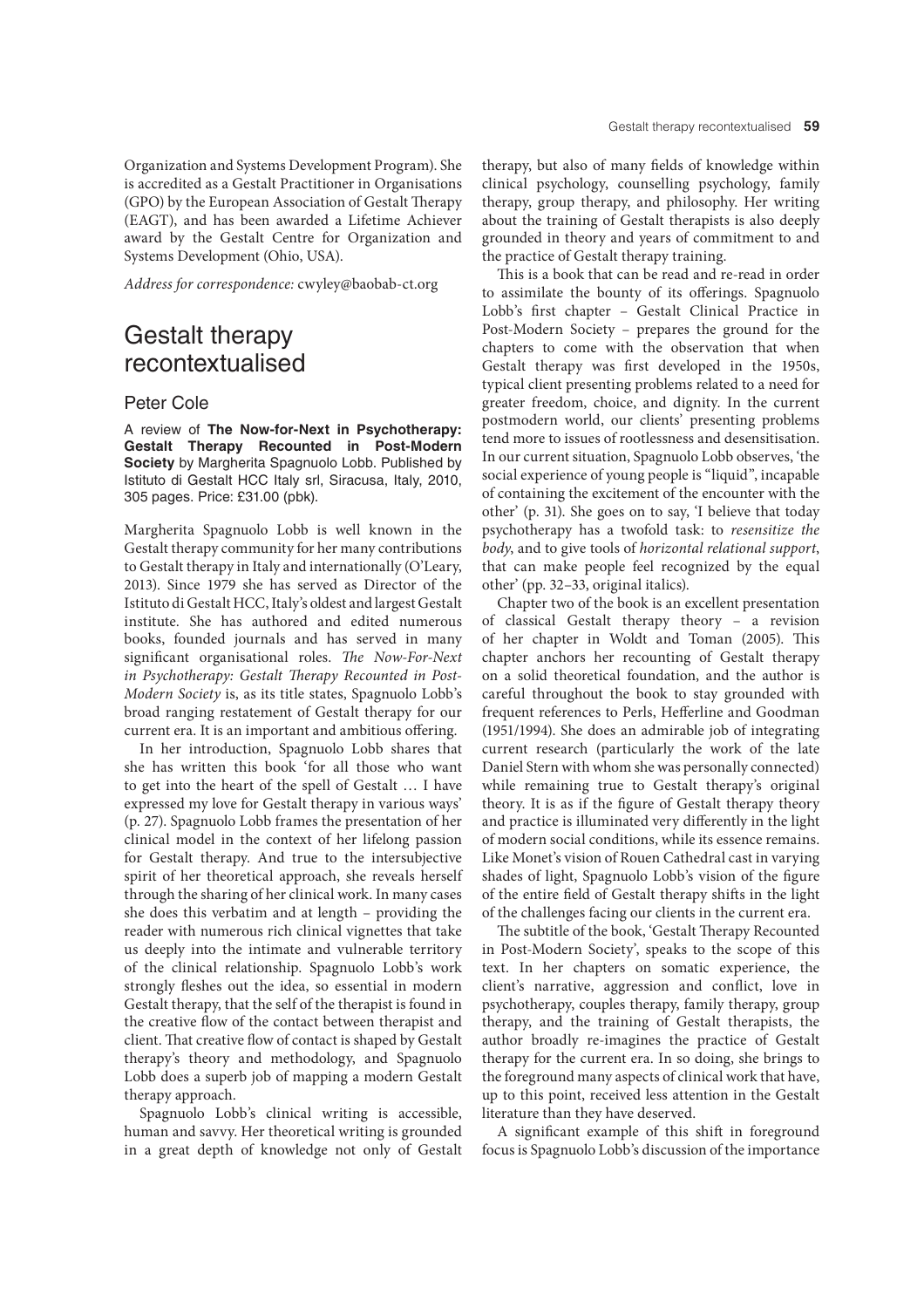of *relational containment* in fostering embodiment and contact. Containment is a process that has hitherto found little exploration in the Gestalt literature. A lack of attention to emotional and relational containment in the Gestalt literature makes sense in the context of Gestalt therapy's original focus on the individual's freedom of choice in a conventional society, where the therapist's use of emotional containment can bring to mind the therapist acting as an agent of society's demand for conformity, constriction and control. But, as Spagnuolo Lobb astutely identifes, the client typical of today's society sufers less from societal overcontrol than from rootlessness and lack of connection with others. From the ground of rootlessness, the fgure of relational containment is reframed as a vital therapeutic element in supporting the emergence of embodiment and relationality:

What is missing in our society is the ability to be in a relationship starting from the containment of the initial chaos, which would allow individuals to experience that sense of taken for granted security that comes from the 'obvious' presence of the signifcant other and from which the diferentiation of the self may emerge. (p. 152)

In this review, I cannot begin to discuss all that Spagnuolo Lobb covers in this book; instead I will refect on a number of concepts that I found particularly stimulating and that have had an impact on my practice. I will focus on: The Therapeutic Relationship as Real Fact; The Intentionality of Contact; The Now For Next; and Polyphonic Development of Domains.

Spagnuolo Lobb conceives of the therapy relationship as a *real* relationship:

Gestalt therapy … attributes to the therapeutic relationship the character of a *real experience*, which is born and has its own history in the space that lies 'between' patient and therapist ... Between patient and therapist there comes into being a unique, unrepeatable relationship in which reciprocal perceptions are modifed, in which the patterns of the past are developed with a view to improving *this* relationship (p. 41, original italics).

Perhaps this framing of the therapy relationship will not be news to BGJ readers, and I suppose it is not exactly new to me, but I have found the idea exhilarating and it has enlivened my clinical work since I have read her discussion of the real relationship that we Gestalt therapists form with our clients. Her focus on the real relationship emphasises the co-created nature of Gestalt therapy, and it shines a light on the importance of the contact and intersubjectivity in psychotherapy that is the primary source of healing and change.

Spagnuolo Lobb works fruitfully with the concept of T*e Now-for-Next in Psychotherapy*. In one aspect, the Now-for-Next captures the relational flow from what is happening in this moment of psychotherapy with all of its difficulties and resistances in a cocreated movement toward greater contact and intersubjectivity. In another aspect, the Now-for-Next refers to the therapist's recognition of the client's strengths and potential. In her lovely foreword to the book, Donna Orange puts it this way: 'For the frst time, someone has been interested enough to imagine what this patient could become, or to believe there was more to him or her than pathology' (p. 16). Again we see the centrality of the *intersubjective* in Spagnuolo Lobb's work. The Now-for-Next can be a viewed as a particular form of intersubjectivity – a form in which the therapist provides a sense of hopefulness in relation to the client's future. In my clinical work, I sometimes experience a new way of seeing the client; it feels almost as if I am literally seeing a diferent version of the client, one that lives more fully in his or her potential. Perhaps this is an aspect of my experience of the Now-for-Next with my clients. When I feel the timing is right, I will frequently share this vision of the client with him or her. I agree with Spagnuolo Lobb, that refecting a hopeful vision of the client back to them is an important form of intersubjective meeting and a vital aspect of contemporary Gestalt therapy.

The *Intentionality of Contact* refers to the client and therapist's motivation to connect. The skilful Gestalt therapist sees and responds to the client's contactmaking intent. 'The co-creation of the therapeutic experience is motivated – supported and directed – by an intentionality, which for the Gestalt approach is always an intentionality of contact with the other' (p. 33). Underlying Spagnuolo Lobb's concept of Intentionality of Contact is the understanding that experiences of contact-making and intersubjectivity are not simply positive experiences; they represent fundamental motivational systems, and essential experiences that can have a powerful healing efect on the client when experienced in the safety of the therapeutic relationship. I think that Spagnuolo Lobb would agree with psychoanalyst Jessica Benjamin's assertion that 'the need(s) for intersubjective orientation and relatedness … are necessary for their own sake. Knowing and being known from the 'inside' can … be seen as an essential motivation separate from the basic need for attachment, which is associated with safety' (Benjamin, 2018, p. 9; Stern, 2004). In highlighting the client's *Intentionality of Contact* as well as *the reality of the therapy relationship* and the *Now-for-Next*, Spagnuolo Lobb confrms that experiencing intersubjectivity is central to Gestalt therapy theory and methodology in this age of desensitisation and alienation. The experience of intersubjectivity allows the client to feel recognised, held, contained, and can ultimately help the client to better orient him or herself